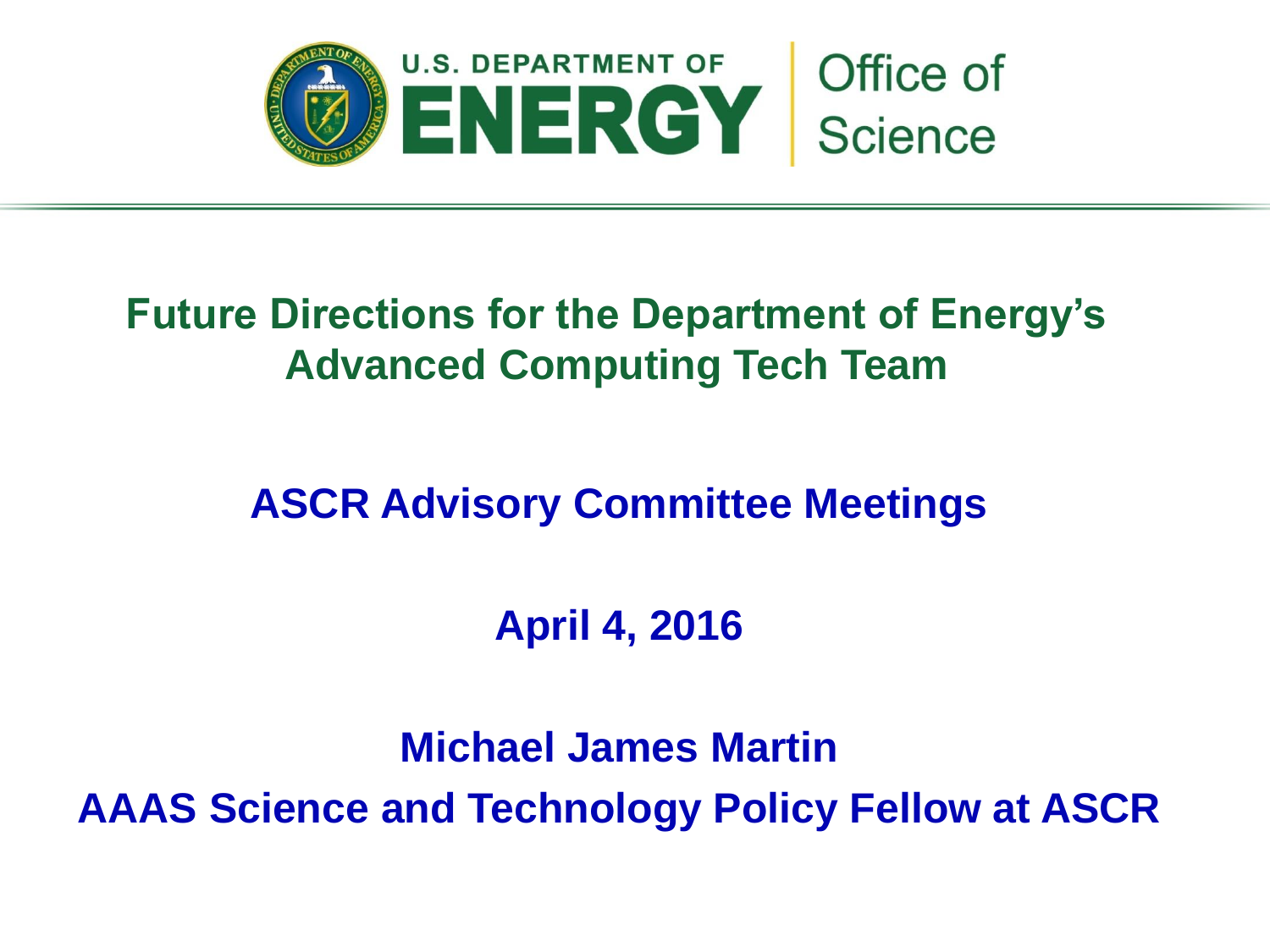- **Tech Team vs. Crosscut Explanation**
- **Past History for ACTT**
- **Overview of shared needs**
- **Go-ahead plan**

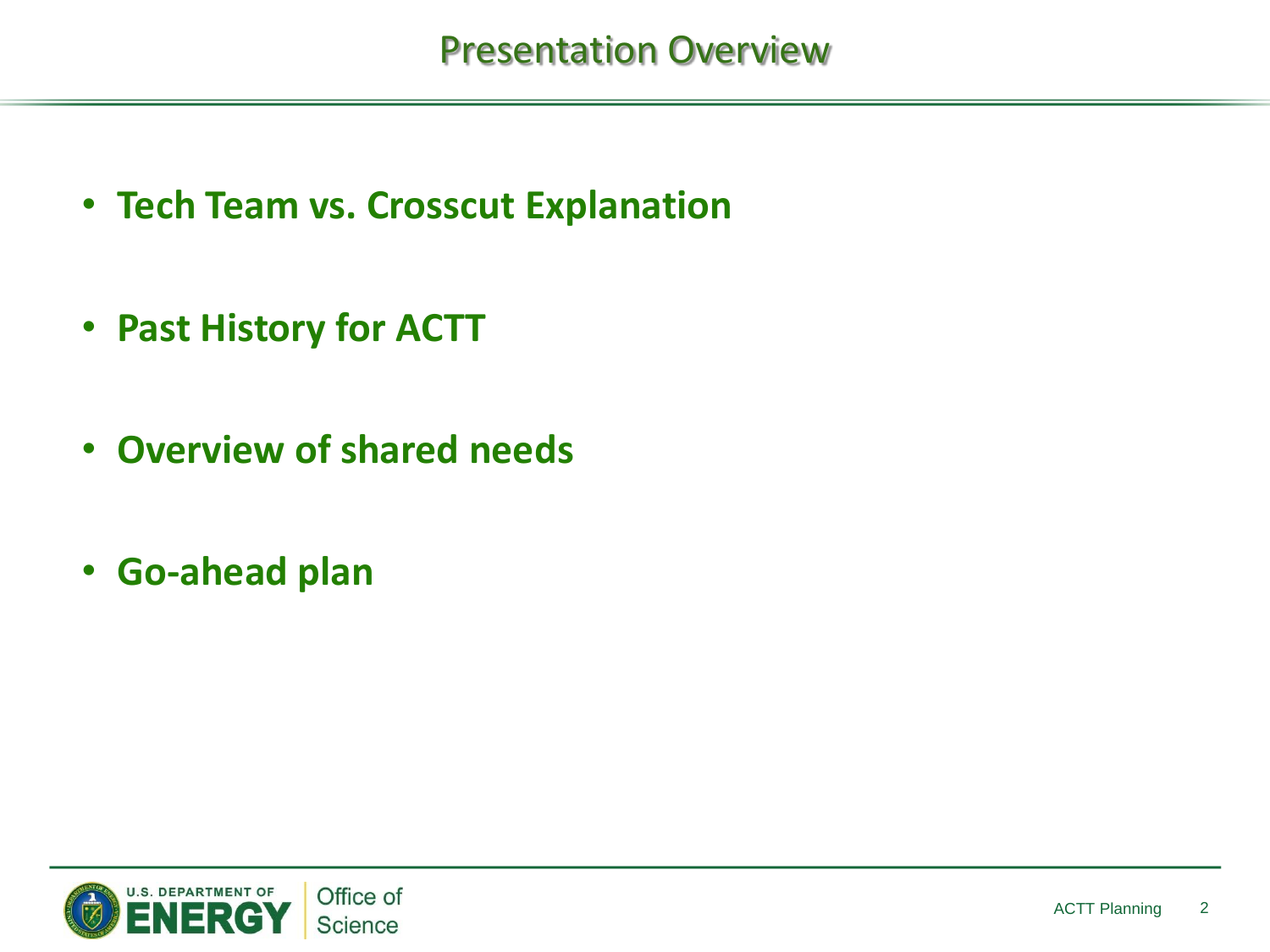**Tech Teams and Crosscuts exist to address the same challenge: How do we get different parts of the Department of Energy that face similar challenges to work well together?**

- **Example 1: Subsurface flows**
	- Environmental management: Pollutants in ground water.
	- Fossil Energy: Carbon sequestration, petroleum reservoirs.
	- Geothermal: Modeling flow through system.
- **Example 2: High Performance Computing**
	- Office of Science and National Nuclear Security Administration make major investments.
	- Nuclear Engineering, Fossil Energy, Energy Efficiency and Renewable Energy, Environmental Management also investing.

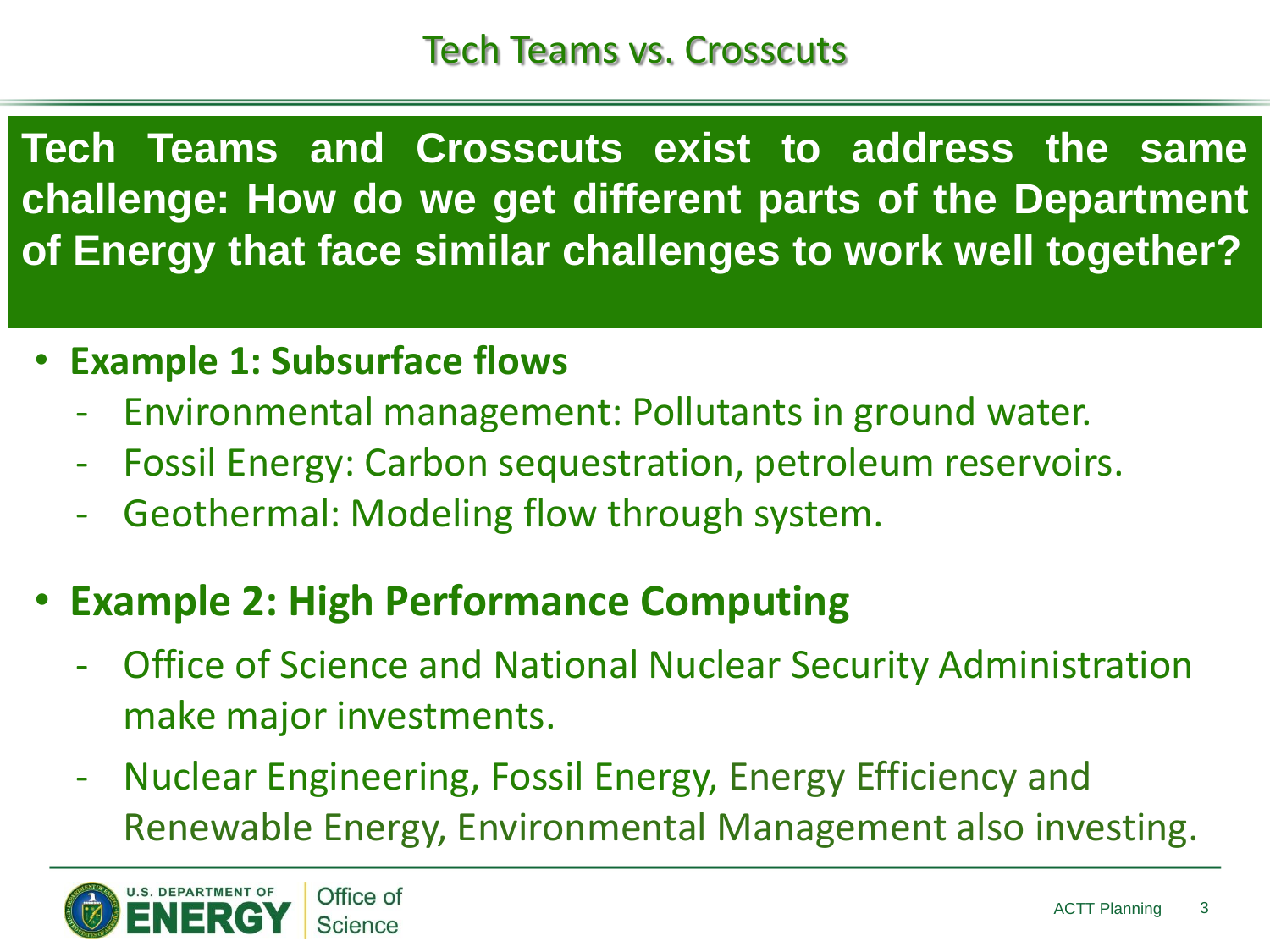#### Tech Teams vs. Crosscuts

| <b>Tech Teams are unfunded</b><br>vehicles for coordination. | <b>Crosscuts pool together</b><br>funding and have congressional<br>reporting requirements. |
|--------------------------------------------------------------|---------------------------------------------------------------------------------------------|
| - Advanced Computing.                                        | - Exascale Computing                                                                        |
| Grid.                                                        | - Energy-Water Nexus                                                                        |
| - Water Energy.                                              | - Grid Modernization                                                                        |
| - Subsurface.                                                | - Subsurface Science,                                                                       |
| - Supercritical $CO2$ .                                      | Technology, and                                                                             |
| - Manufacturing.                                             | <b>Engineering</b>                                                                          |
| - Energy Storage (New).                                      | - Supercritical CO <sub>2</sub> .                                                           |

#### Tech teams may or may not grow into cross-cuts.

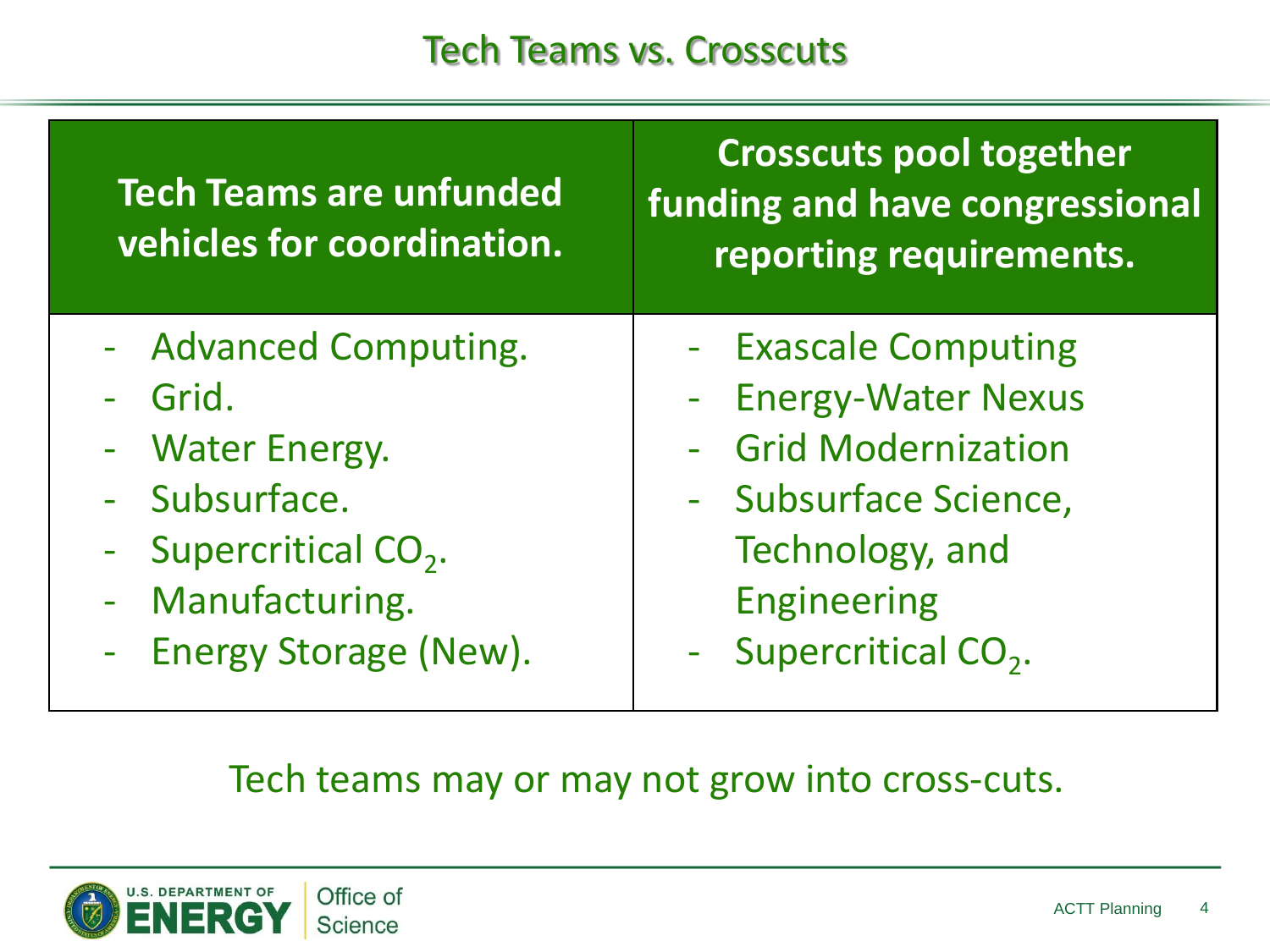- **Tech team made efforts to move to cross-cut status.**
	- Idea generation across multiple programs in 2014 and 2015.
	- Needs were very heterogenous- programs range from not using HPC at all to making it a key part of their strategies.
	- In many cases, this reflects the industries as a whole.
- **If there isn't a cross-cut, do we need a tech team?**
	- QTR pointed out existing partnerships, need for more.
	- FITARA required a mechanism for all programs to talk to each to other.
	- S4 meeting with team showed interest was there.

## **So what should the tech team look like?**

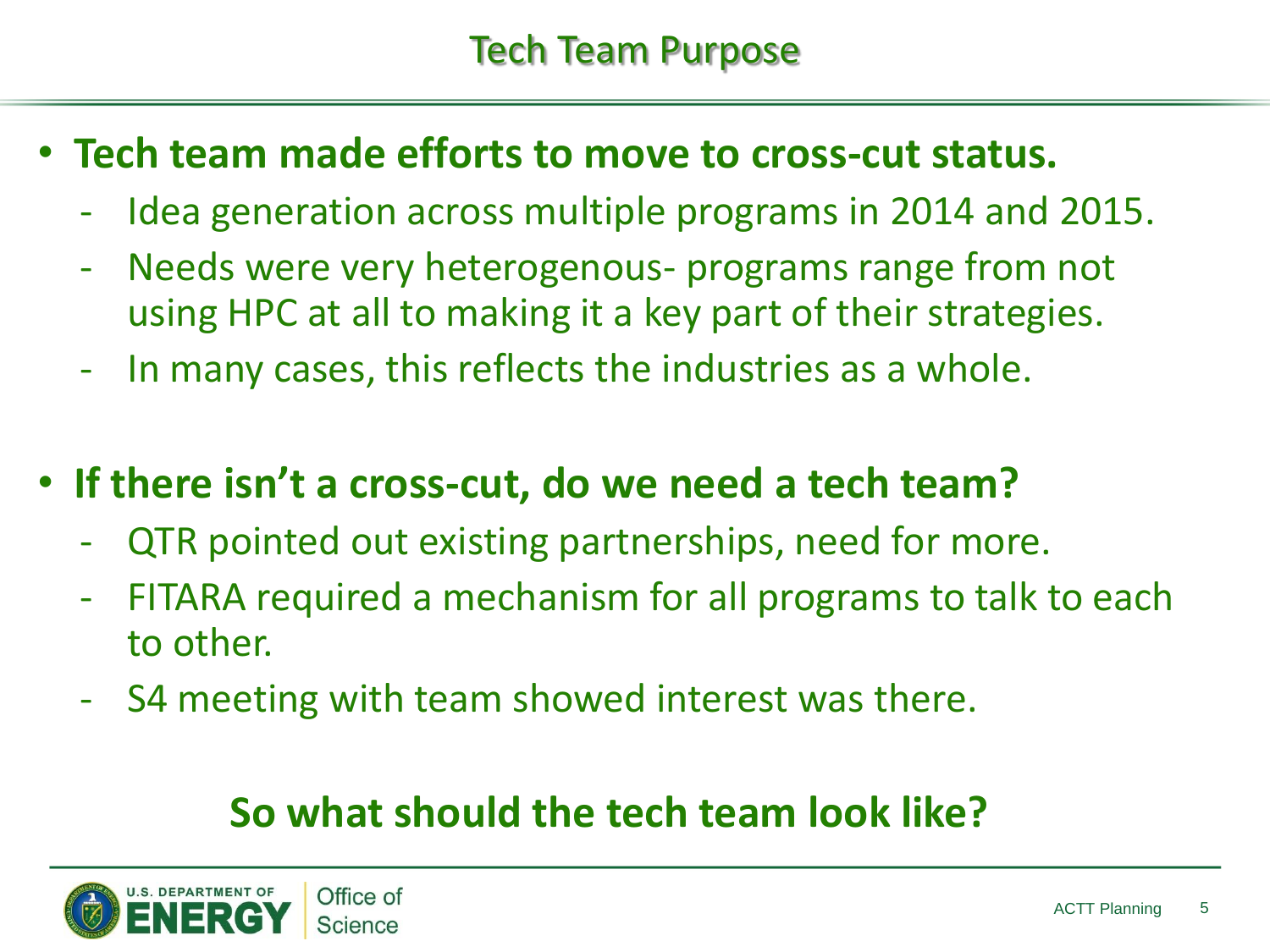- **Is there a technical basis for keeping the team going ? 2014 survey of needs showed there was.**
	- In some cases, applied groups face exactly the same challenges: Several applied groups want simulation as a tool for finding materials for extreme environments.
	- In other cases, problems are analogous, with the potential to learn from shared approaches.
- **While the physical nature of the problems varied, applied groups pointed to 4 basic sets of needs:**
	- 1) HPC for discovery/fundamental physics
	- 2) Using HPC for model reduction
	- 3) System/Plant Level Simulation
	- 4) Post-design Simulation

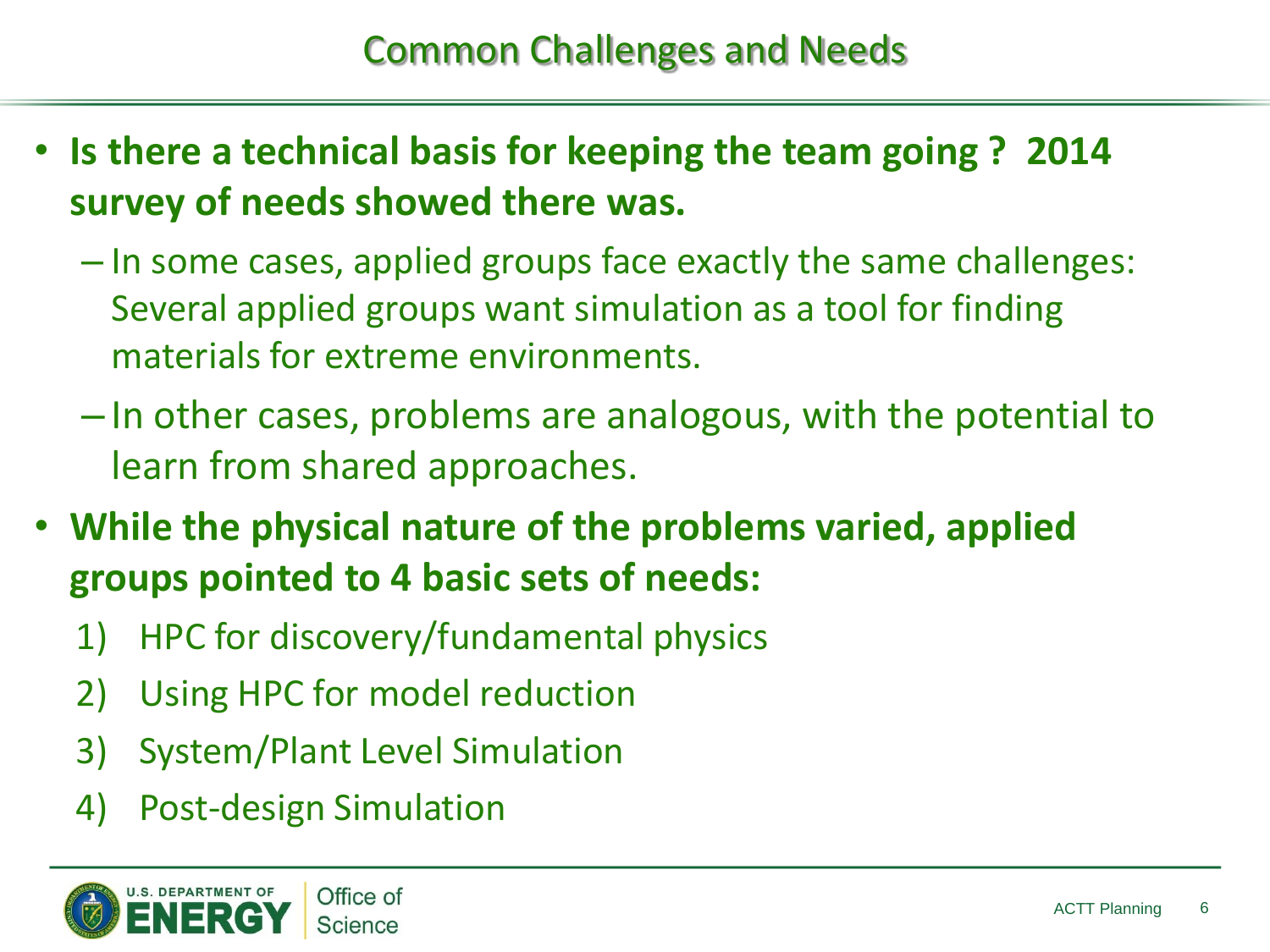- **Interest in using HPC at the innovation/discovery stage on a range of topics:**
	- Materials discovery/design.
	- Fluid mechanics and heat transfer at small length scales: carbon sequestration, fuel cells, geothermal, concentrated solar, additive manufacturing.
	- Combustion physics.
- **Discovery/innovation stage definition often varies between the Office of Science and Applied Programs (and between individual applied programs).**
	- Can lead to gaps in both the physical understanding of the problem, and in the computational tools available to attack the problem.

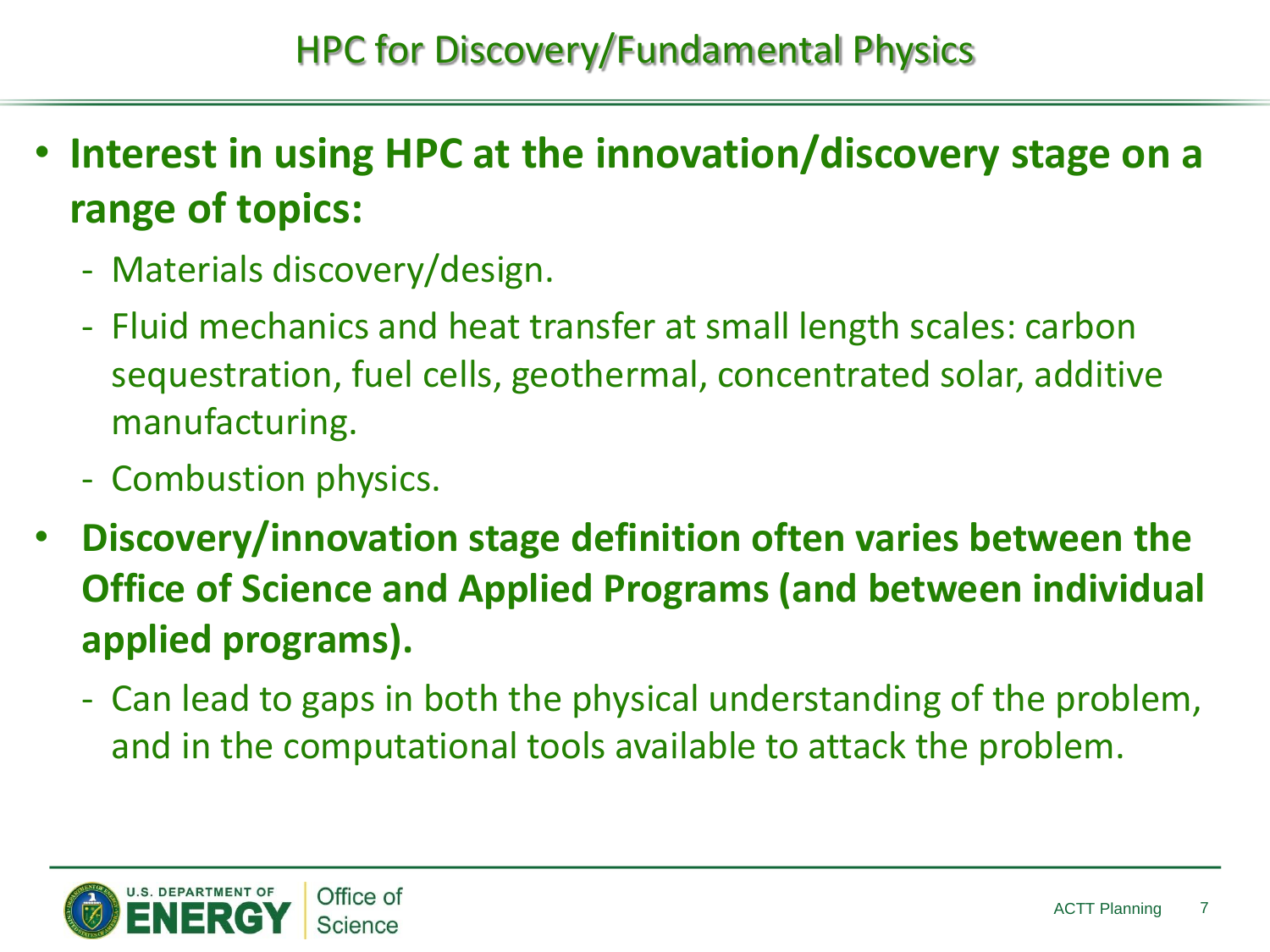• **Moving from discovery to design requires a different approach:**

*The goal is the highest fidelity simulation that allows the engineer to explore the parameter or design space.*

*Often the length and time scales of the problem require us to move from first-principles simulations to models, knowing that "All models are wrong, but some models are useful."*

• **Can be seen most clearly in turbulent flows (Key process in wind energy and combustion, relevant in other areas).**



• **How do we use approaches that require leadership-class simulation in an integrated manner with modeling?**

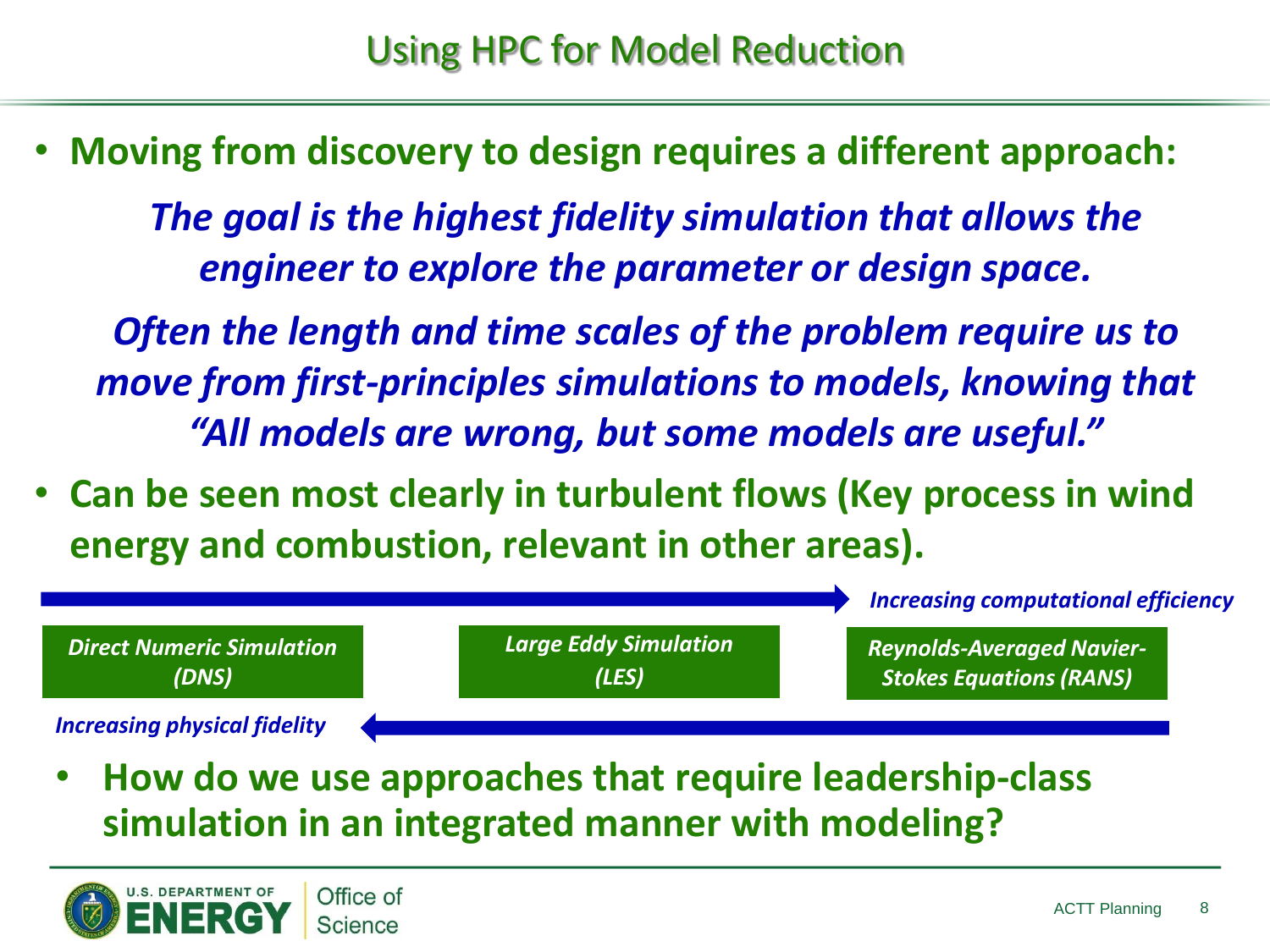- **Many technologies have problems that require multiple subsystems to be simulated to capture interactions.**
	- High physical fidelity required in each sub-system (or physical model.)
	- Need an integrated framework for integrating these.
	- Approach taken by CASL- does it translate elsewhere?

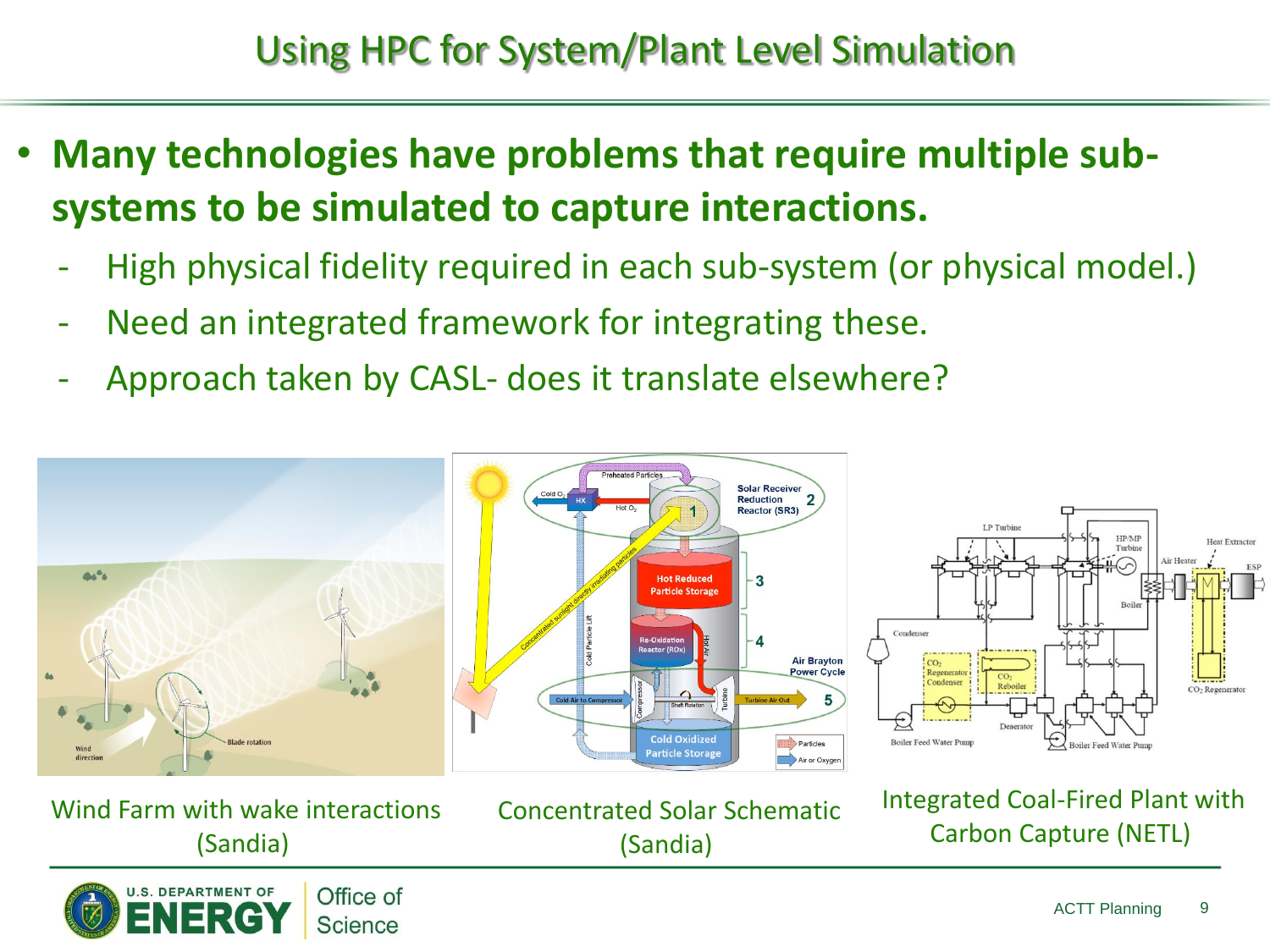• **Traditionally, engineering simulation used to** *compare options and pick the most effective.* **This is only one of the potential uses.**

**Accurate simulations may contribute to deployment of new technologies by improving assessment of risk in three areas: performance, insurance, and regulation.**



- **Analogous to mission assurance approach taken in aerospace.**
	- Requires simulations that *financers, insurers, and regulators* trust.
	- CFD used in this manner in the post-2010 offshore drilling industry.
	- Model comes from solar, wind, and carbon sequestration, but similar issues likely to be seen in geothermal, wave, tidal, etc.

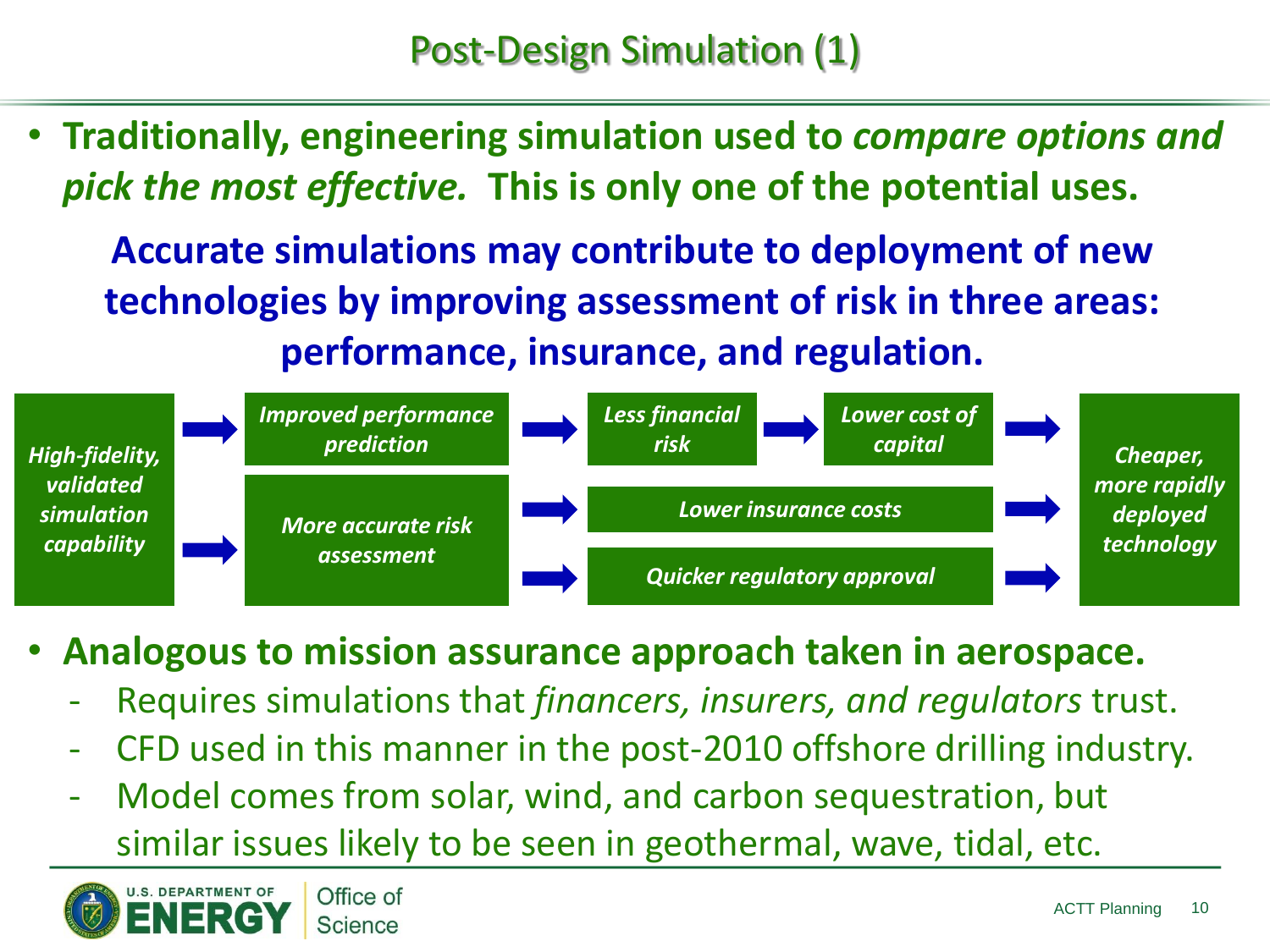### **Other deployment and post-deployment related problems may be HPC driven**

- **Prediction of wind and solar performance on daily basis for grid integration is a potential HPC application.**
	- Using weather data (NOAA?) to understand expected weather, and then using plant-level models to turn this into an expected performance.
	- Requires a level of data handling similar to that of integrated experiment/HPC done by DOE, or NOAA in hurricane prediction.
- **Using plant-level simulations to determine operational responses (manufacturing, wind energy de-tuning, etc.)**

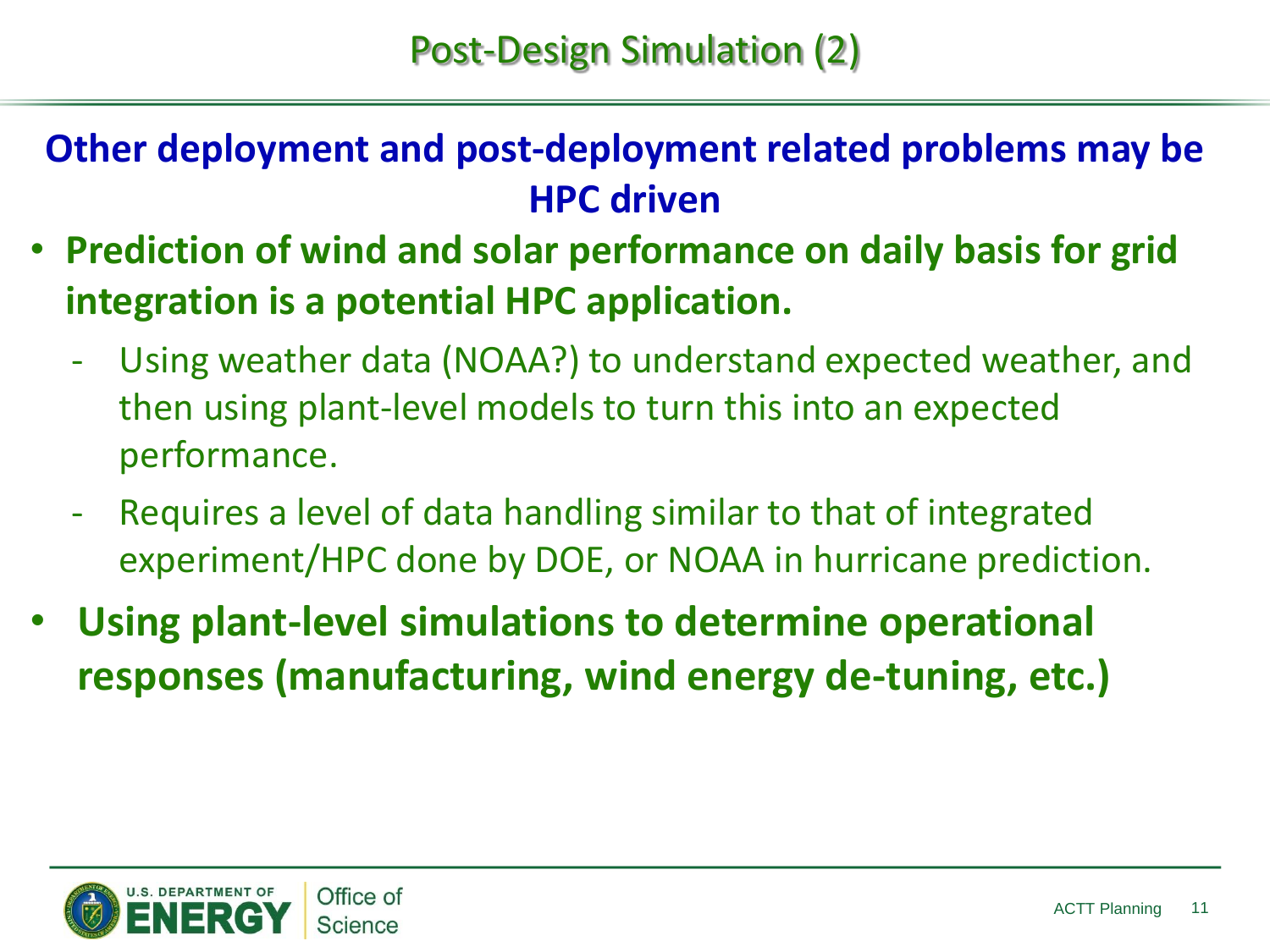- **"If we can't communicate, we can't collaborate."**
	- Tech team's primary goal is to allow communication across the department.
	- Deputy Undersecretary's discussion with the team got labs interested in presenting.
- **Strike a balance between technical and program presentations.**
	- ACTT will highlight approaches that have the potential to jump between programs- both technologies and partnership approaches.
	- Peter Nugent of LBNL talking about combining HPC and large-scale experiments.
	- Sibendu Som of Argonne highlighting collaboration with industry.
	- Move towards steady monthly meetings, with 10-15 minute "updates" and 30-40 minute "deep dives"
	- Add more Lab members, broaden participation.
- **Goal is now to enable collaboration and partnership across programs and labs rather than be the partnership.**